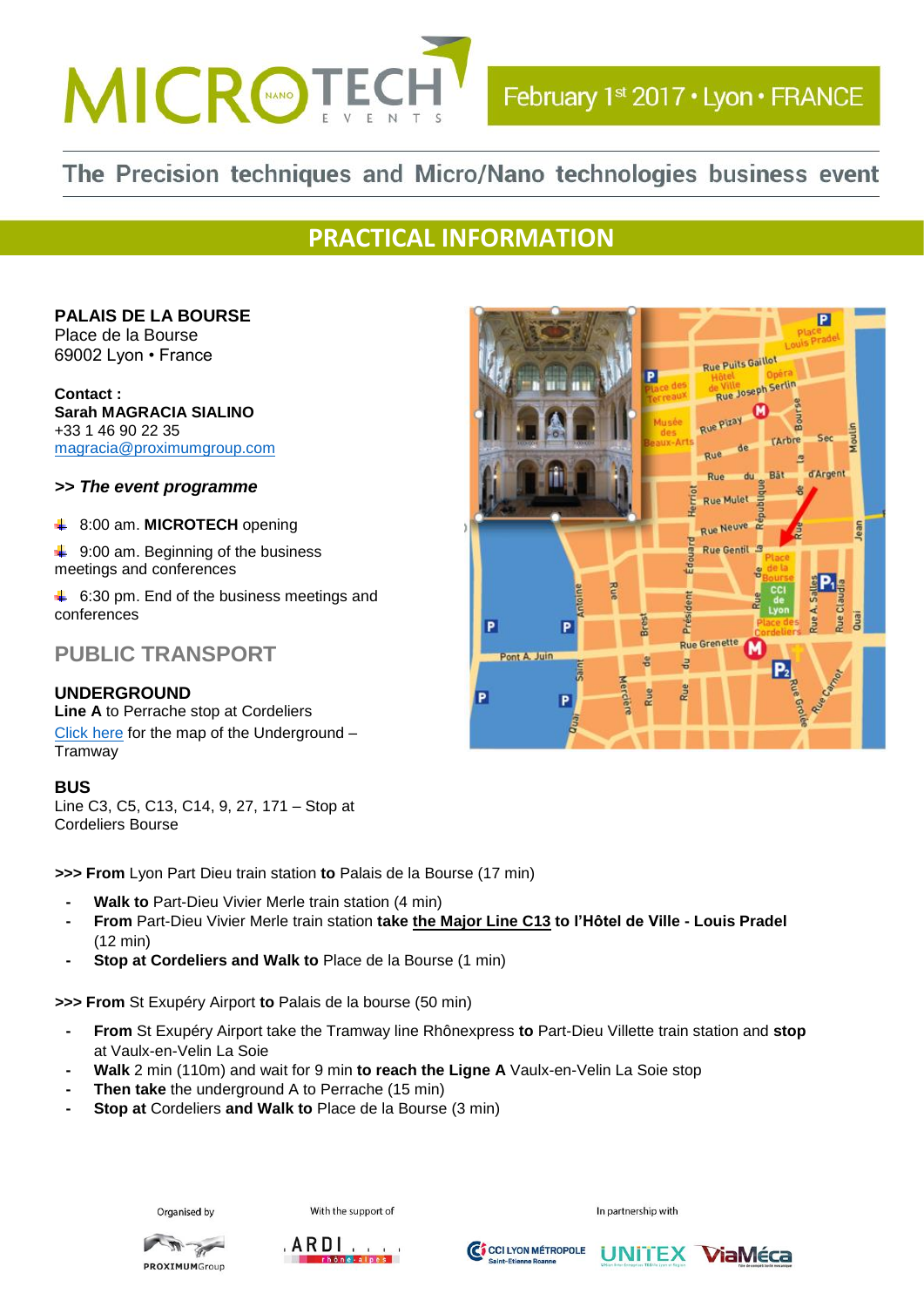

## The Precision techniques and Micro/Nano technologies business event

## **PRACTICAL INFORMATION**

### **THE BEST PRICE FOR YOUR TRAIN TICKET**

Benefit from special prices with SNCF: **20% discount**

Please print this voucher, compost it and show it on board with your ticket in case of control.

| <b>Fichet Congrès &amp; Salons</b>                                                                                                                                                                                                                                     | <b>SNCF</b>                                 |
|------------------------------------------------------------------------------------------------------------------------------------------------------------------------------------------------------------------------------------------------------------------------|---------------------------------------------|
| INTITULE DE LA MANIFESTATION :<br>MICROTECH ET AEROTECH<br><b>LYON</b><br>DATE: DU 01/02/2017 AU 02/02/2017<br>NUMERO DE DOSSIER : 20160646<br>REFERENCE DE L'ORGANISATEUR : PROXIMUM<br>ADRESSE: 855 AVENUE ROGER SALENGRO<br>92370 CHAVILLE<br>TELEPHONE: 0146900000 |                                             |
| À composter et présenter avec le billet lors du contrôle à bord des trains.                                                                                                                                                                                            | de réduction<br>20160201936<br>7016 01231 0 |



#### **Save up to 47% on your flight rate travelling**. Air France & KLM Global Meetings offer you the best rates on your flights.

#### **ID Code : 29443AF**

To make your reservation, you can access the following link: <http://www.airfranceklm-globalmeetings.com/?eid=29443AF>

Organised by

With the support of

In partnership with